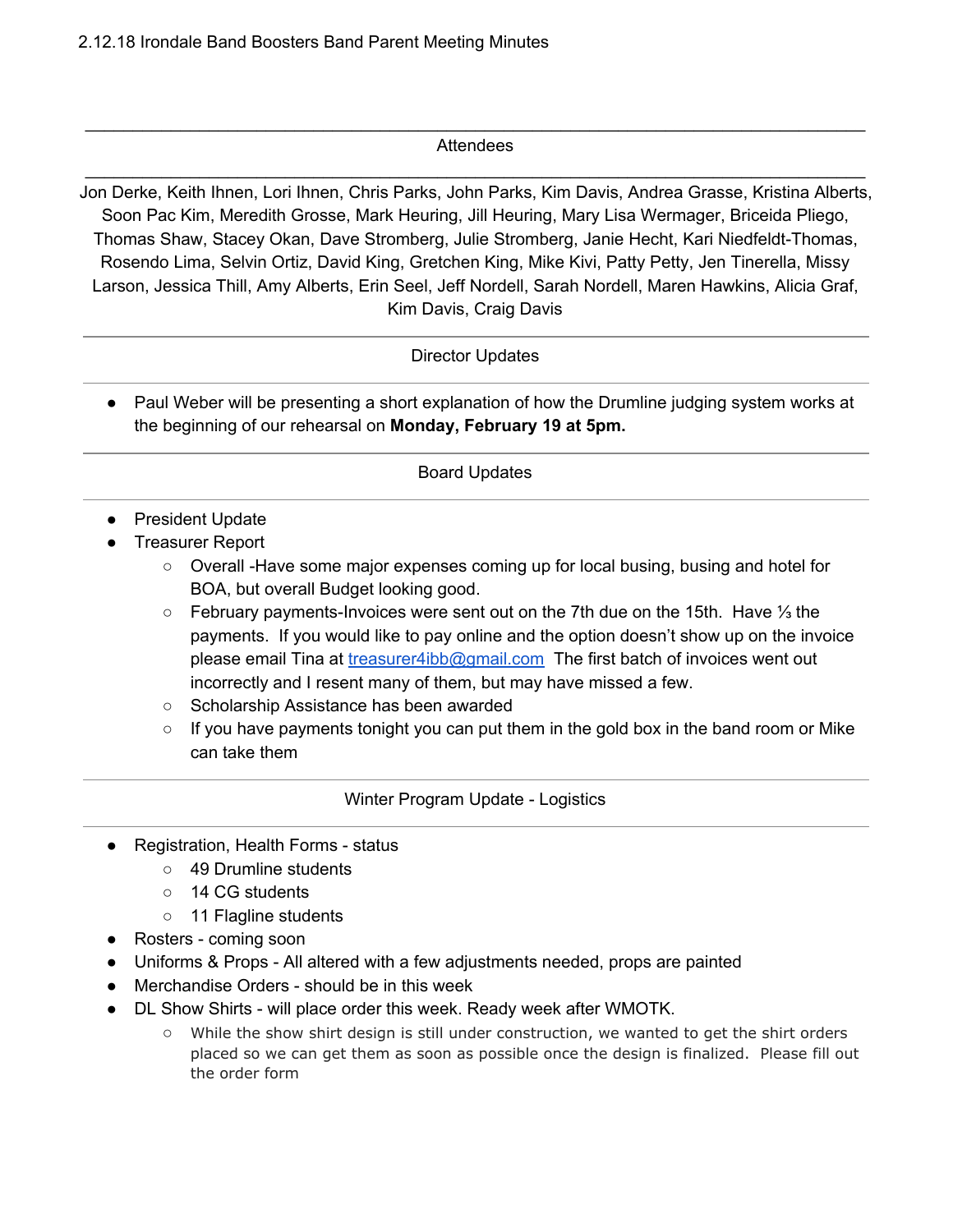([https://docs.google.com/forms/d/e/1FAIpQLSexTmylN-J2QcbGybVw81wX3fNuFr\\_xggLzuS](https://docs.google.com/forms/d/e/1FAIpQLSexTmylN-J2QcbGybVw81wX3fNuFr_xggLzuSVo-QxEbGm6wQ/viewform) [Vo-QxEbGm6wQ/viewform](https://docs.google.com/forms/d/e/1FAIpQLSexTmylN-J2QcbGybVw81wX3fNuFr_xggLzuSVo-QxEbGm6wQ/viewform)).

- \*\*Remember, if your student would like a shirt, you MUST order one, as one is not provided within the dues.
- Deadline for ordering is this **Friday, February 16**. If you have any questions, please contact Jen Tinerella at jennifer.tinerella@moundsviewschools.org. If you have issues with the google form, ask your child, as they navigate google on a daily basis.
- Season photos **<https://sites.google.com/site/marchingknightsirondale/>**
	- *○ Thank you Paul Tinerella, Jeff Nordell, Stacey Okan, Traci Buse, Kathy Hillerud for taking pics of our kids!*
	- Meals Meal plan finalized
		- Last combined meal was Feb 10
		- Drumline meals below are confirmed; additional meals may be added
			- Feb 17 lunch provided
			- Feb 24 kids go out for dinner
			- Mar 3 food stop
			- Mar 24 meal provided
			- Mar 31 Food stop
			- Apr 7 meal provided
			- Apr 14 meal provided
			- **Apr 18-22 some food provided; kids provide**  $\sim$  **4 meals**
		- Color Guard
			- Feb 24 potluck?
			- March 3 meal provided
			- March 24 meal provided
			- April 7 meal provided
			- Apr 11-14 meal plan TBD

# Winter Program Update - Drumline and Color Guard

- **Drumline** 
	- Transportation Logistics
		- School Bus + Trailer for local shows ready
		- Penske everything ready
		- Bussing to Dayton quotes received
	- KEY DATES
		- **■ February 17 - Henry Sibley**
		- **■ February 24 - WMOTK @ Irondale**
		- March 3 WGI Regional- Cokato
			- Prelim and Final
		- March 24 MPA Prelims- Burnsville
		- March 31- RCR Show- Champlin Park
		- **■ April 3 - Marching Band Info/Reg Night**
		- April 7- MPA Championship- St. Cloud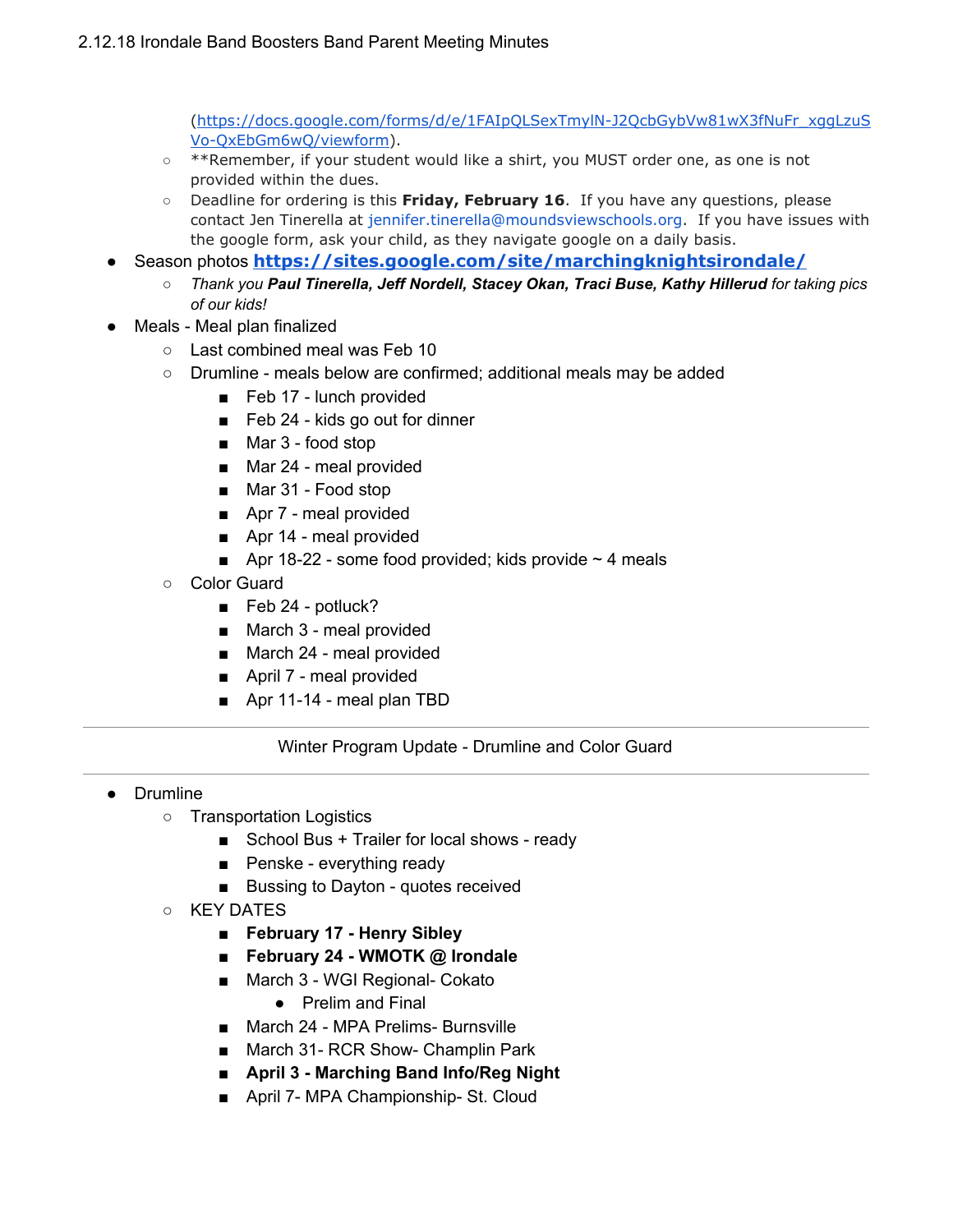- April 14 WGI Send-Off Show
- April 18-22 WGI Championship- Dayton, OH
- May 3 Drumline Banquet
- Color Guard
	- Busses ready
	- Shows
		- January 27 Premiere Show- Minnetonka High School
		- February 3 MBI Show- South St. Paul
		- **■ February 10 - Sauk Rapids**
		- **■ February 24 - WMOTK @ Irondale**
		- March 3- Coon Rapids
		- March 24 Eden Prairie
		- **April 3 - Marching Band Info/Reg Night**
		- April 7- North Star Circuit Show- TBD
		- April 9 WGI Send-Off Show
		- April 11-15 WGI Championship- Dayton, OH
		- April 19 CG Banquet

Winter Program Update - WMOTK

## ● Chair Update - **Andrea and Kurt Grasse**

○ Sat Feb 24; Drumline 12PM, Winterguard 6:30PM

- 8 Drumlines + Irondale
- 11 Colorguards + Irondale
- Plans
- Logistics
- Needs
- Volunteering
- **DIRECT LINK:**

**[https://www.charmsoffice.com/charms/volunteerR.asp?s=irondalehs](https://www.charmsoffice.com/charms/volunteerR.asp?s=irondalehsb&v=4073743) [b&v=4073743](https://www.charmsoffice.com/charms/volunteerR.asp?s=irondalehsb&v=4073743)**

- Performance Times DAY
	- 1:55 Irondale Drumline
	- 2:05 Irondale Winterguard
	- 2:15 Irondale Flag Line
- Performance Times EVENING
	- 8:27 Irondale (Flagline)
	- 8:35 Irondale Winterguard
	- 8:45 Irondale Drumline

Winter Program Update - WGI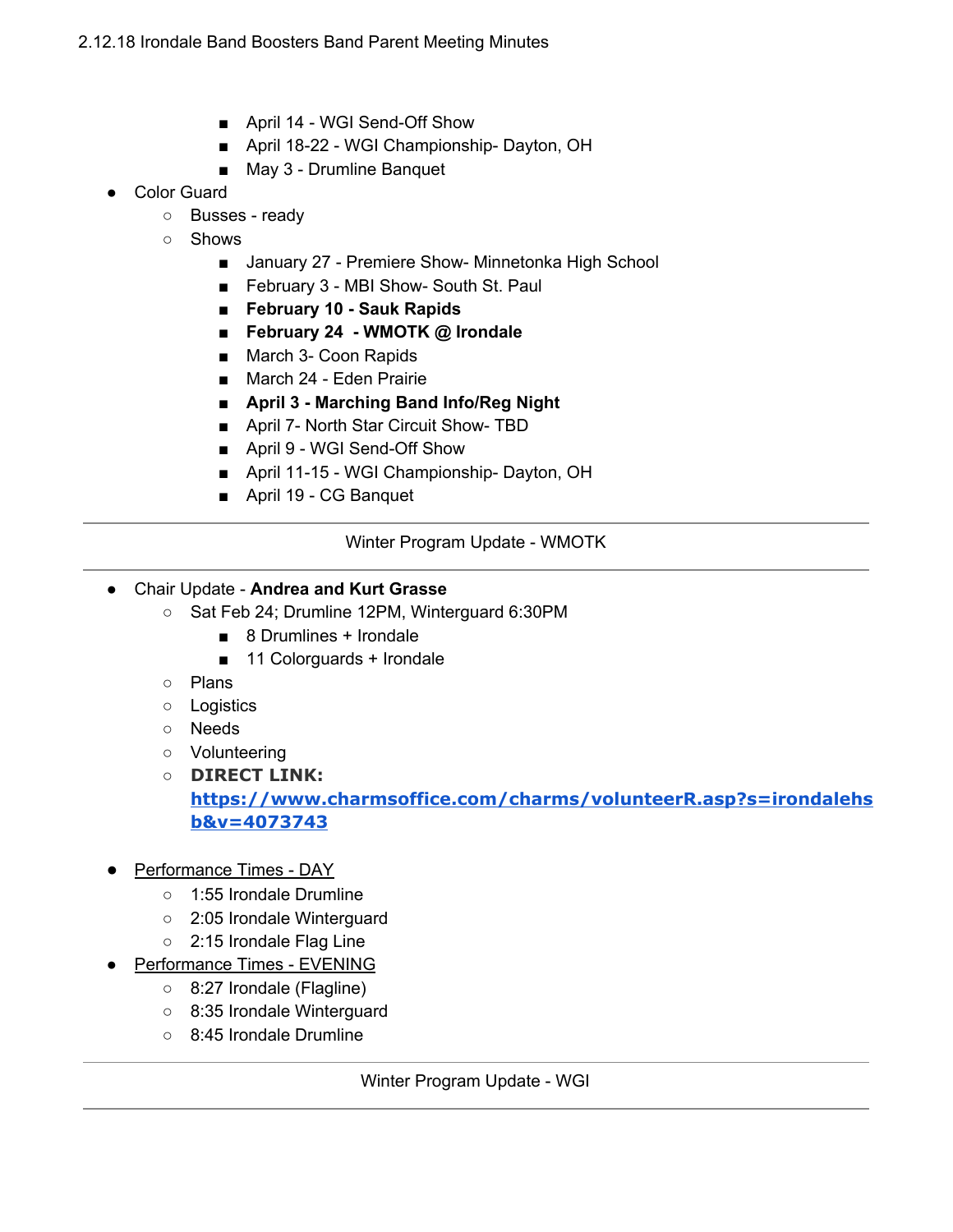# ● Drumline - **Alicia Graf + Missy Larson**

- Hotel
	- Parent block of rooms at the **Hope Hotel & Richard C Holbrooke Conference Center**. The address is 10823 Chidlaw Rd Area C, WPAFB OH 45433 - it is right next to an Air Force base.
	- The number is 937-879-2696. The reservation is under Irondale Parents WGI 2018. Rooms are reserved Wed, Thurs, Friday nights; 4/18-4/20. They are queen rooms for \$110.95 and that does include daily breakfast at the restaurant/bar on the property. Roll-aways are an option for an additional cost (\$15 a day) if they are available. If someone needs one, you might want to mention that when making your reservation.
	- Parents, you have until 3/23/18 to make your reservation under this block.
	- Soon will be gathering names of parents traveling, and staying back. Parents that are traveling will be put on a group text so we can stay connected on logistics and last minute changes.
- Busses
- Parents
- Color Guard **Jessica Thill**
	- Hotel
		- Rooming at the Comfort Inn Miami Valley
		- Contact Jessica Thill for registration details
	- Busses Ride sharing with RCR
	- Parents

#### Volunteer Needs

- NEEDS MET THANK YOU!!
	- Volunteer coordinator **Robin Breeden**
	- WMOTK Judges Lounge **Robin, Stacey Okan**; T-Shirt Sales **Julie Stromberg**
	- Special Projects **Christina Parks**
- **NEEDS OPEN** 
	- WMOTK Chair (Shadow)
	- Business Sponsorship
	- Semi-Trailer Driver?! Possible contact through Briceida Pliego, Kristina Alberts
	- Grocery Bagging + Dine Outs (April forward)

#### Fundraising

● Superbowl Live - THANK YOU VOLUNTEERS!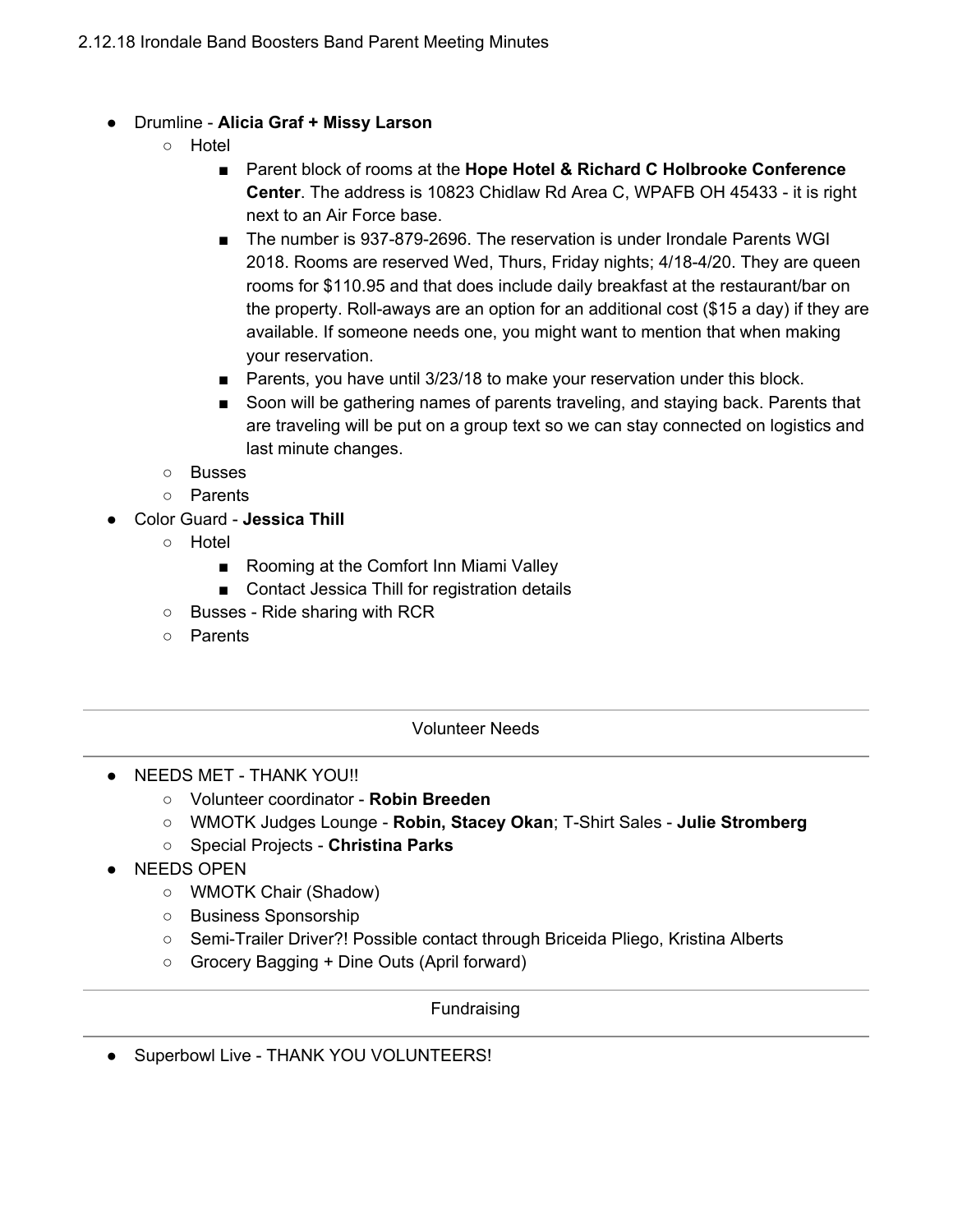- Thanks for your effort and time! Some of you worked double shifts, and all of you braved the cold to help out Energy Resources. In total, we provided 247 hours of time to the SuperBowl Live event!
- *Andrea Grasse, Kurt Grass, ML Wermager, Joellyn Reinke, Amanda Quenomoen, Corbin Kristufek, Gina Kristufek, Kim Davis, Craig Davis, Jon Derke, Bri Pliego, Janie Hecht, Brian Hecht, Soon Pac Kim, Alicia Graf, Dan Graf, Dave Stromberg, Jeff Nordell, Erin Seel, Mark Seel, Loren Seel, Tina Kivi, Mike Kivi, Gretchen King, Dave Stromberg, Michelle Lalor, Isabelle Lalor*
- Thanks **Energy Resources,** and **Karen Arciero** for giving us this opportunity. And thank you for 'rounding up' your donation to the Boosters! We received \$2300 directly for this activity. See note below.
- Volunteers, please check email for information re: the paycheck you received.
- **Grocery Bagging** 
	- March 25 at Northtown from 10am-6pm
- Dine Out Events
	- St Anthony Chipotle Tues Feb 20 from 4-8; 50%
	- New Brighton Taco Johns Mon Mar 5 from 5-8; 25%
	- Arden Hills Davanni's Tues Feb 27 from 4-8; 20%
	- Arden Hills Davanni's Tues Mar 20 from 4-8; 20%
- **Mattress Sale** 
	- April 14, Same day as DL send off show
	- IHS Cafeteria
- Drive4U TBD
- Scrip
- Swing Dance May 4th, TO BE CONFIRMED

Karen Arciero: I also wanted to say that you guys have all been amazing from start to finish.

When we knew we were going to need help with staffing, I suggested to my colleagues that we approach the Irondale Band Boosters. They asked how I knew you would be great. I told them that my experiences with the organization gave me complete confidence that you would be **professional, reliable, and all**around fabulous. Every single one of the boosters was all that and more.

We all thank you so much for the great experience and hope it proves to be a worthwhile fundraiser for the band. You guys are the best.

Marching Band Sneak Peek!

- Registration Night Success
- **Save the Date - April 3: Marching Band Info/Reg Night**